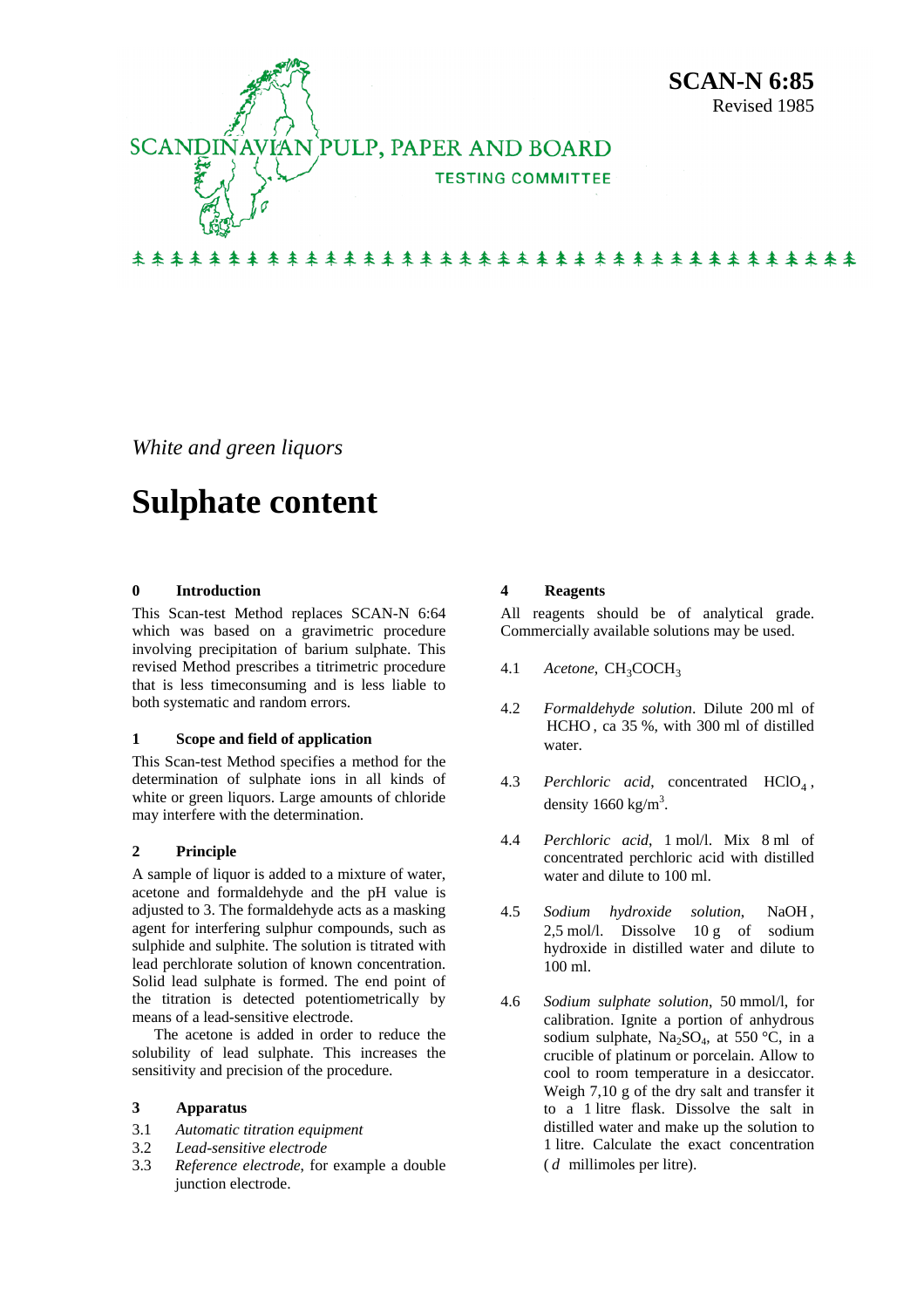4.7 *Lead perchlorate solutioin*, 50 mmol/l. Dissolve 23 g of  $Pb(CIO_4)_2 \cdot 3H_2O$  in distilled water and dilute to 1 litre.

> Determine the concentration in the following way: In a 150 ml beaker mix 50 ml of acetone (4.1) and 50 ml of formaldehyde solution (4.2) and add 5,00 ml of the 50 mmol/l sodium sulphate solution (4.6). Adjust the pH value to  $3.0 \pm$ 0,5 with 1 mol/1 perchloric acid (4.4). Place the beaker on the magnetic stirrer and place the electrodes in position in the solution. Fill the burette with lead perchlorate solution. Start the titration and record the titration curve.

> Determine the end-point of the titration from the inflexion point of the S-shaped curve. Calculate the concentration *c* of the perchlorate solution in millimoles per litre as

$$
c = \frac{5 \cdot d}{a}
$$

where

- *a* is the volume (in millilitres) of lead perchlorate solution consumed,
- *d* is the concentration of the sodium sulphate solution (4.6) in millimoles per litre.

## **5 Procedure**

Work in a hood to avoid exposure to formaldehyde fumes.

Add to a 150 ml beaker 50 ml of the formaldehyde solution (4.2), and 50 ml of acetone (4.1). Transfer preferably 5,00 ml of the sample to the beaker. (Never take more than 10 ml of sample). Avoid any solid particles that may have settled at the bottom.

Adjust the pH value of the solution to  $3,0 \pm 0,5$  with the concentrated perchloric acid (4.3). If necessary, make the final adjustment by adding sodium hydroxide solution (4.5).

Place the beaker on the magnetic stirrer and place the electrodes in position in the solution. Titrate with the lead perchlorate solution (4.7) and record the titration curve. Determine the end-point of the titration from the inflexion point of the S-shaped curve. To avoid side-reactions, it is important that there is no unnecessary time delay from the addition of the sample until the end of the titration.

*Note* − The lead-sensitive electrode will loose its sensitivity rather rapidly unless it is polished regularly. Follow the instructions and use the polishing paper provided by the manufacturer of the electrode. In some cases it may be necessary to polish the electrode after each titration.

#### **6 Calculation**

Calculate the sulphate ion content of the liquor according to the expression:

$$
X = \frac{96,06 \cdot b \cdot c}{(1000 \cdot v)}
$$

where

- *X* is the sulphate ion content in grams per litre
- *b* is the volume of lead perchlorate solution consumed in the titration in millilitres,
- *c* is the concentration of the lead perchlorate solution in millimoles per litre,
- *v* is the sample volume taken for analysis, normally 5,00 ml,
- 96,06 is the relative molecular mass of sulphate ion in g/mol,
- 1000 is the factor to convert millimoles to moles.

or by the expression

$$
Y = \frac{b \cdot c}{v}
$$

where

- *Y* is the sulphate ion content in millimoles per litre,
- *b* is the volume of lead perchlorate solution consumed in the titration in millilitres,
- *c* is the concentration of the lead perchlorate solution in millimoles per litre.
- *v* is the sample volume taken for analysis, normally 5,00 ml.

#### **7 Report**

Report the sulphate ion content of the liquor to the nearest 0,1 g/l. The report shall include reference to this Scan-test Method and the following particulars: